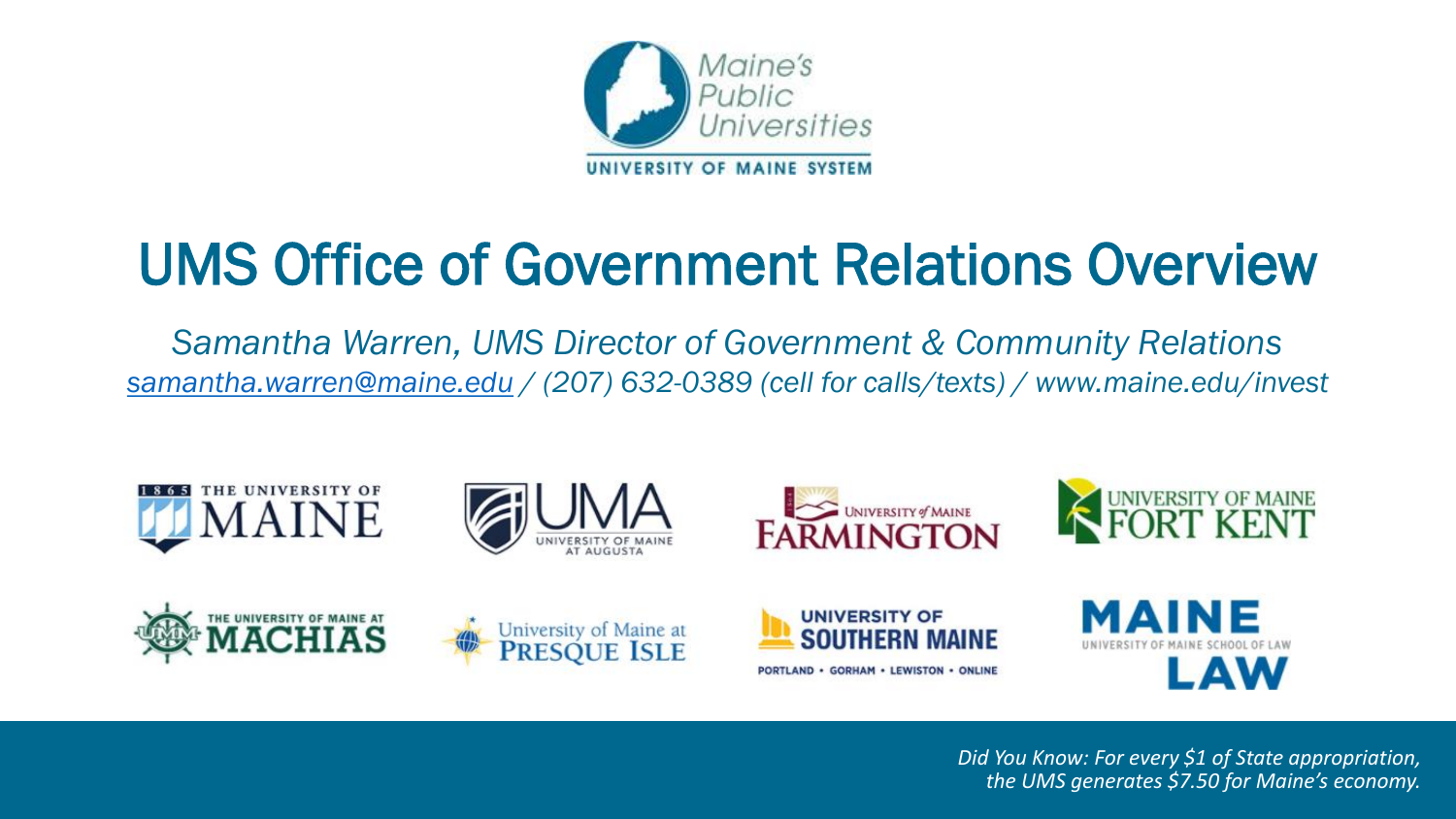

Raise awareness and appreciation for the role of our public universities in serving and strengthening Maine's citizens, communities and economy through:

- Proactive engagement as resource and advocate to inform and influence:
	- Issues that directly impact UMS and its institutional interests
	- Issues that impact Maine and national prosperity
	- Issues where we have unique expertise to inform policymaking
- Preparing and supporting faculty, staff and students to effectively engage with state and federal policymakers
- Activating the voices of our allies to champion our value and relevance
- Showing state and federal stakeholders our work on campus and in the community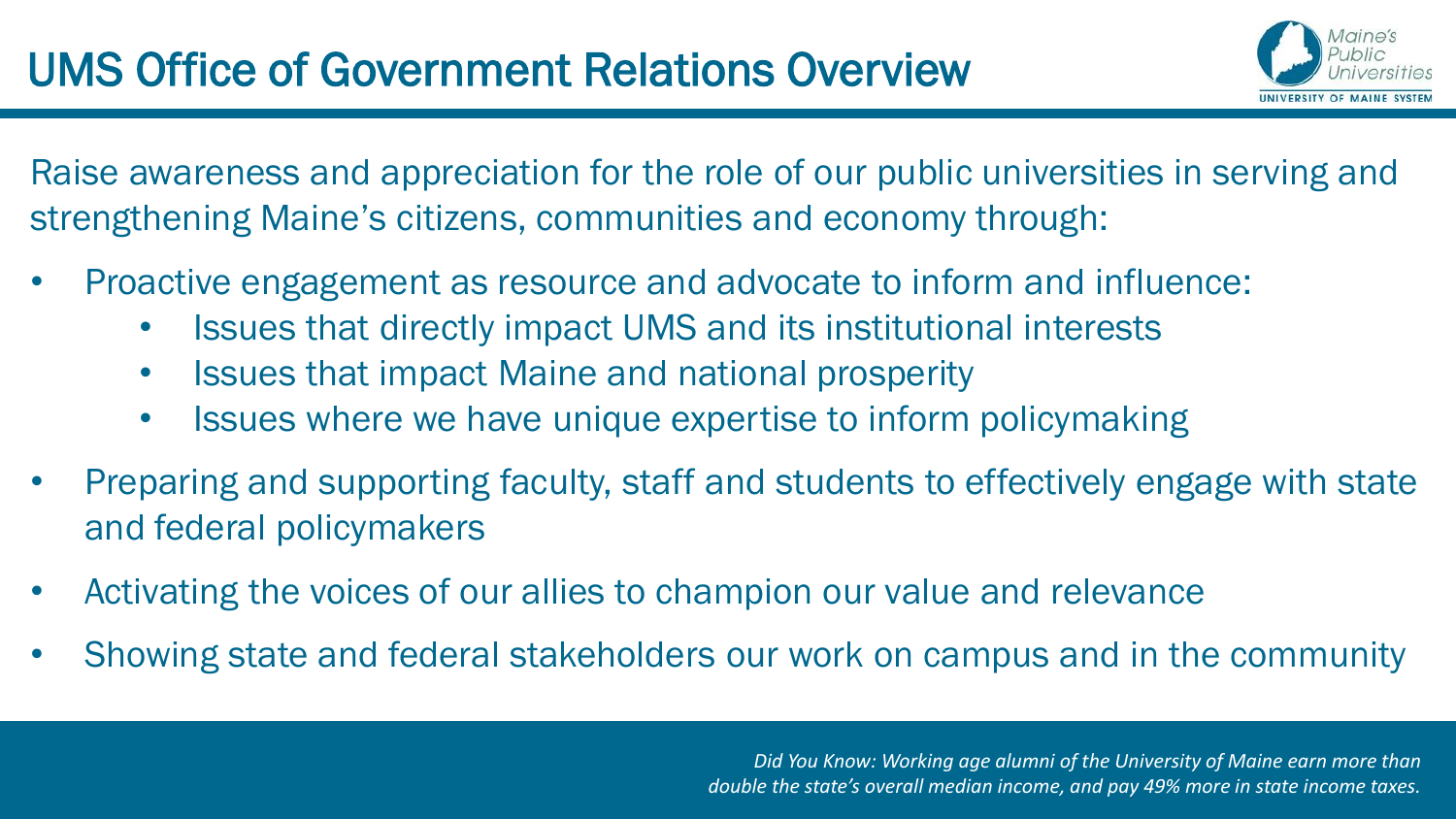- Develop and deliver written or in-person testimony (for, against, informational)
- Draft and submit proposed legislation
- Respond to requests for information
- Make legislators aware of unique expertise of UMS faculty, staff or students
- Track legislation and relevant rulemaking
- Write, edit and submit legislative reports
- Plan informational briefing for legislative committee, issue caucus or staff
- Provide legislators strategic updates including e-newsletter and alerts in advance of relevant announcements
- Organize legislative events/invitations to campus including tours
- Develop and distribute informational or promotional materials
- Plan individual or group visits to Augusta
- Provide 1:1 or group training on effective legislative relations
- Strategic partner engagement (MCCS, BOV)

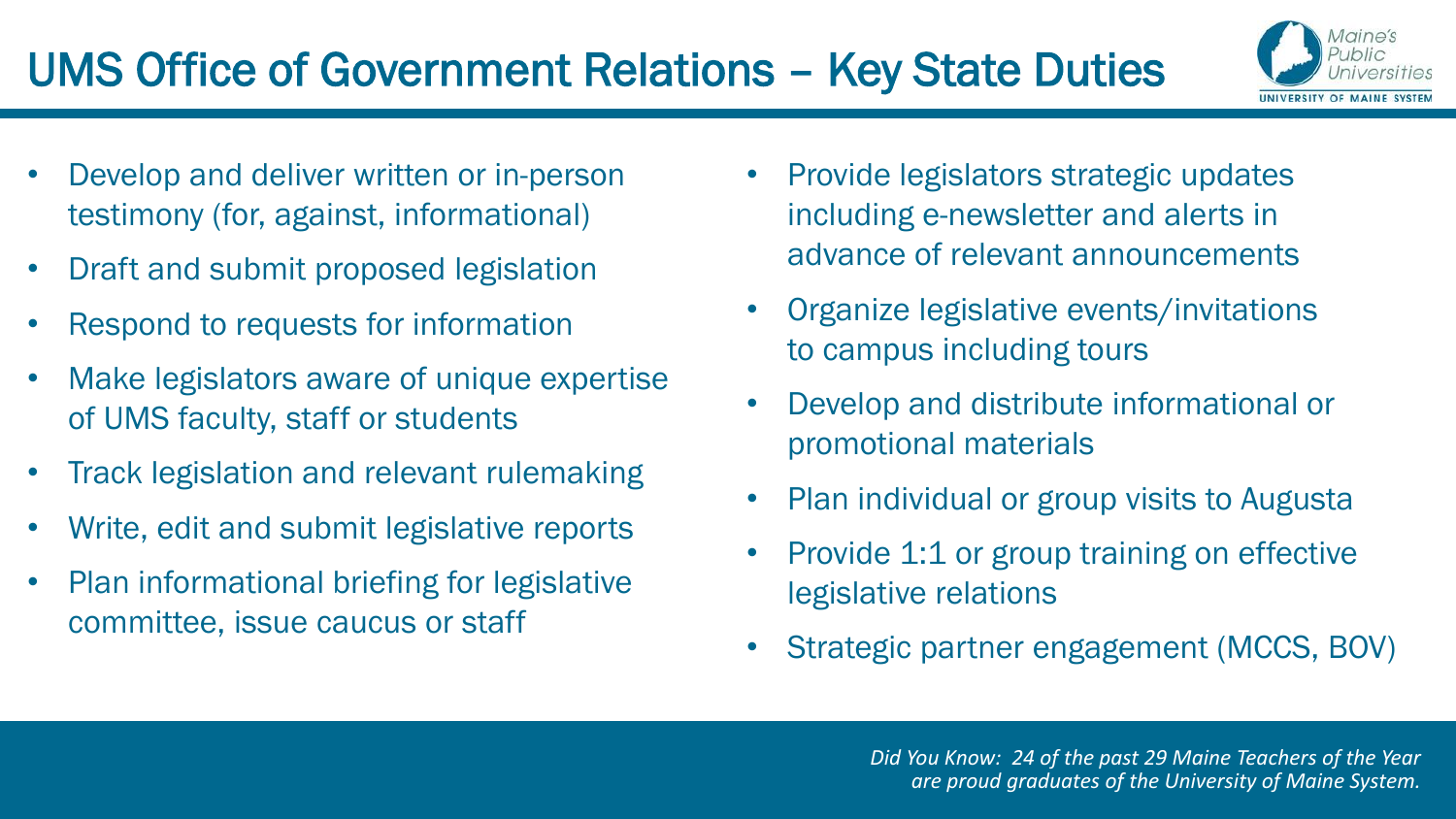

"...This policy does not restrict any UMS faculty, staff, or student from speaking on political matters, including testifying *before or speaking with legislators or policy makers, about the subjects of their teaching or research expertise or personal experience, provided they do not represent that they speak for their campus or the System unless specifically authorized to do so…All UMS legislative advocacy without exception will therefore be managed through the Chancellor's office, specifically the Office of Community and Government Relations. System legislative advocacy, including universityspecific advocacy, may only be pursued by individuals authorized by UMS for that purpose. For the purposes of this policy, 'UMS legislative advocacy' includes interaction with the State Legislature, including individual legislators or legislative committees and their staff, the Governor's office and staff, or any other public official or the general public when the purpose of the interaction or communication is to advocate for a specific UMS institutional position or outcome."* - [Board Policy 214, Institutional Authority on Political Matters](http://www.maine.edu/about-the-system/board-of-trustees/policy-manual/about-the-systemboard-of-trusteespolicy-manualsection214/) 

- Serving as an official representative of the UMS or its universities (including centers, programs, etc.) to advocate or provide objective subject matter expertise to inform legislation requires advanced approval and coordination.
- Engagement in the legislative process as a private citizen does not require coordination, but doing so may add value and can reflect on UMS. (Testimony not on official letterhead, may reference university title to establish relevant credibility but must make clear you are not speaking on behalf of the institution.)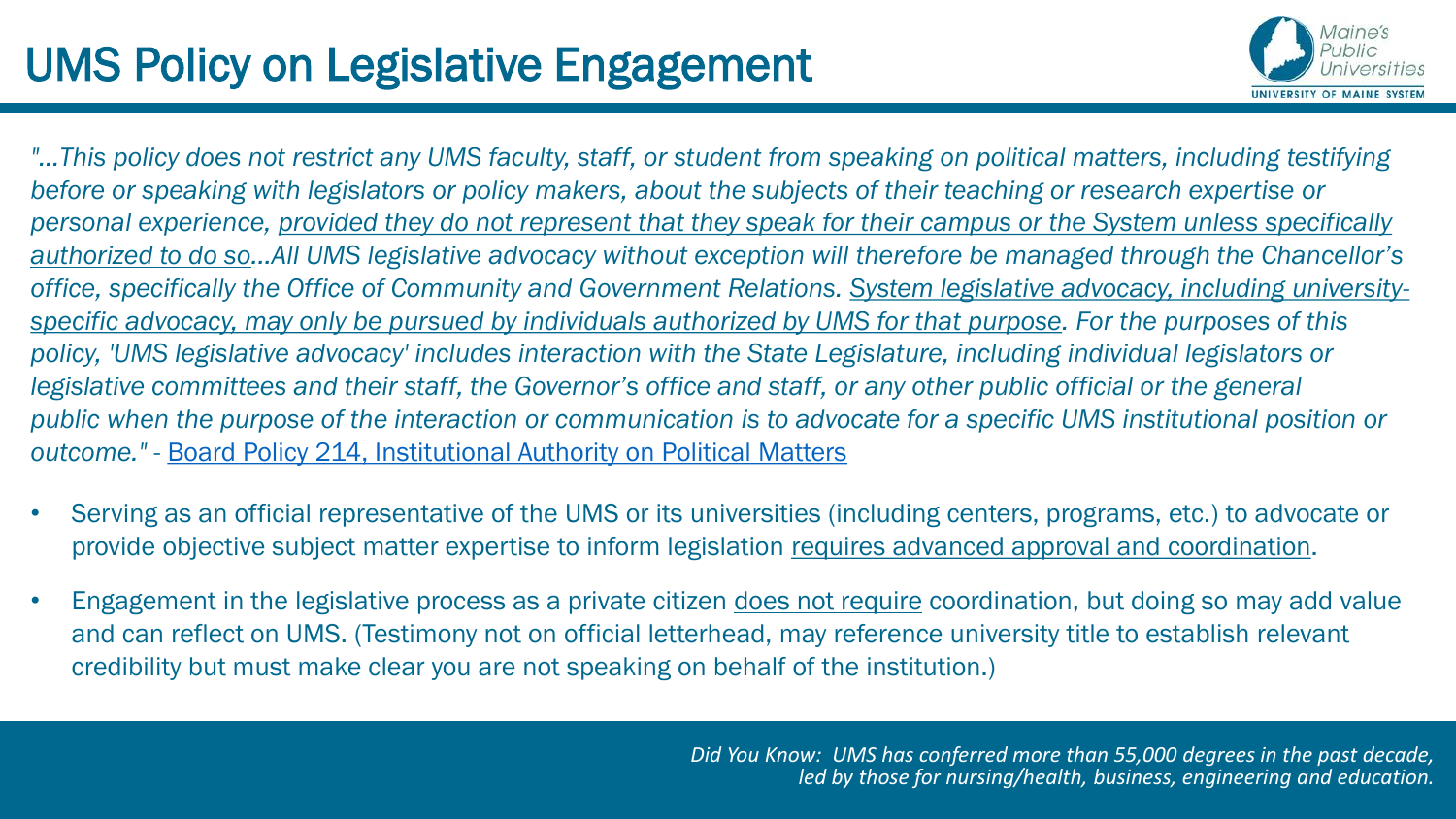# Overview of First Regular Session of 130<sup>th</sup> Legislature



#### Appropriations

- Base appropriations increase of 3% annually, targeted funds for early college and Maine Law
- \$35M (from ARPA) to support UMS talent development, research and innovation (MJRP)

#### Affordability

- Increase need-based Maine State Grant minimum award to \$2,500
- Commission to study college affordability, studies to limit student debt

#### Board Governance

- Bill to add tribal member to UMS BOT enacted, those to add faculty to BOT vetoed
- Four new trustees (Hon. Cain, Katz, Rotundo + student), two reappointments

#### Inclusion

- Bills to ban trans women from athletics defeated
- Elimination of SAT as required State assessment

#### Remote Participation Post-Pandemic

• Allow remote public meetings if access con't

#### Research, Development & Commercialization

- Establish new UMS research institute to inform innovation and economic advancement cmte
- UMaine offshore wind technology protected

#### **Others**

- UMS debt cap flexibility (\$350M)
- Nursing faculty loan repayment program funded
- Creation of student trip leader certification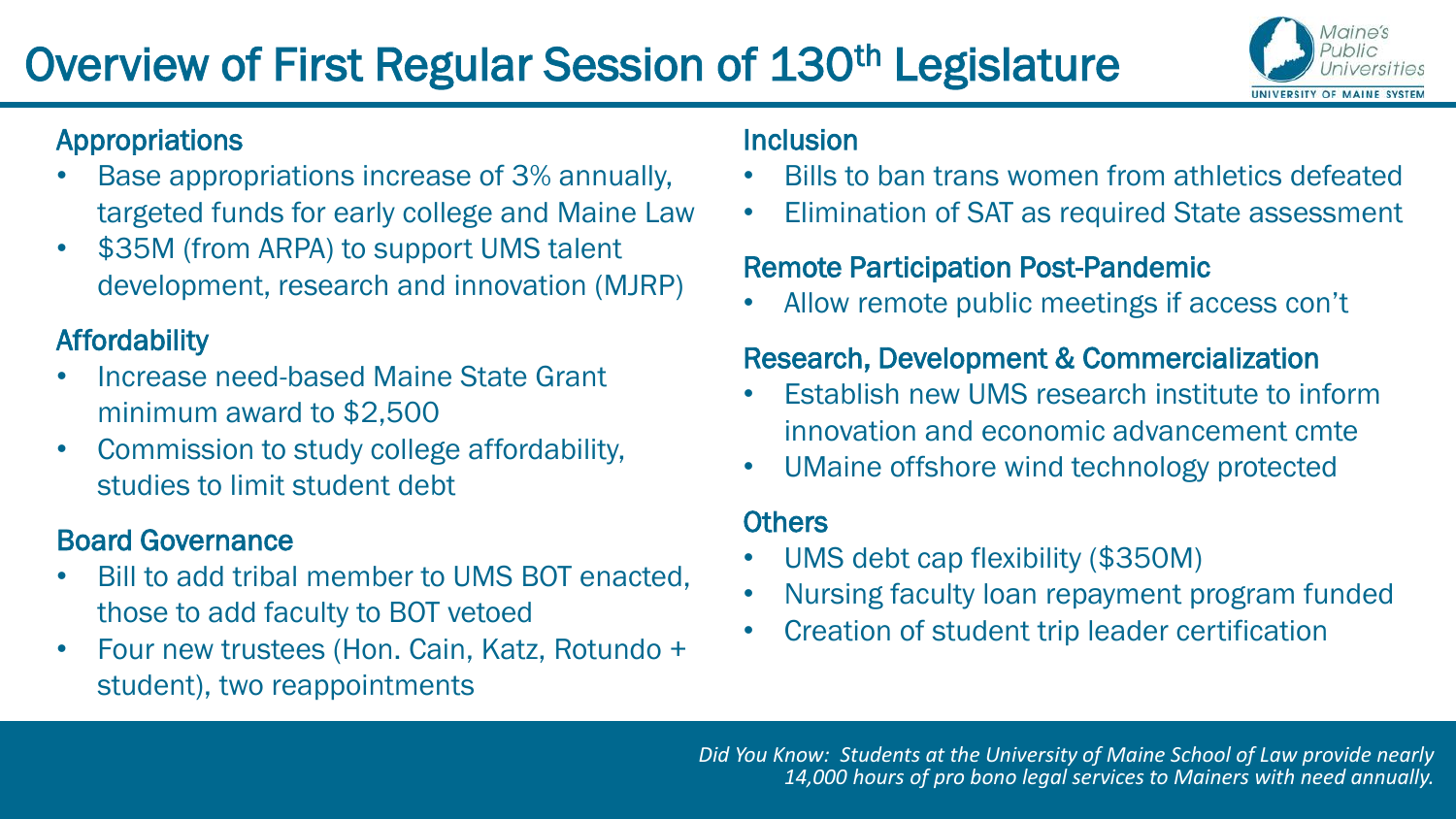## Priorities for Second Session of 130<sup>th</sup> Legislature



- Funding to help address \$1.3 billion need for infrastructure improvements across UMS while leveraging private and other investment
- Investment to grow university R&D activities and impact on workforce and economic development (MEIF)
- E&G appropriations to offset operational cost increases, minimize tuition increases
- Expansion of University of Maine School of Law legal aid clinic, including rural clinic pilot
- Policy and investment based on councils, study groups, plans: Maine Climate Council, Affordability and Completion Commission, workforce needs (early childhood education, teachers, veterinarians, nursing, etc.)
- Prevent passage of bills that would increase operational costs, reduce student affordability and opportunity while ensuring UMS has appropriate seat at the table